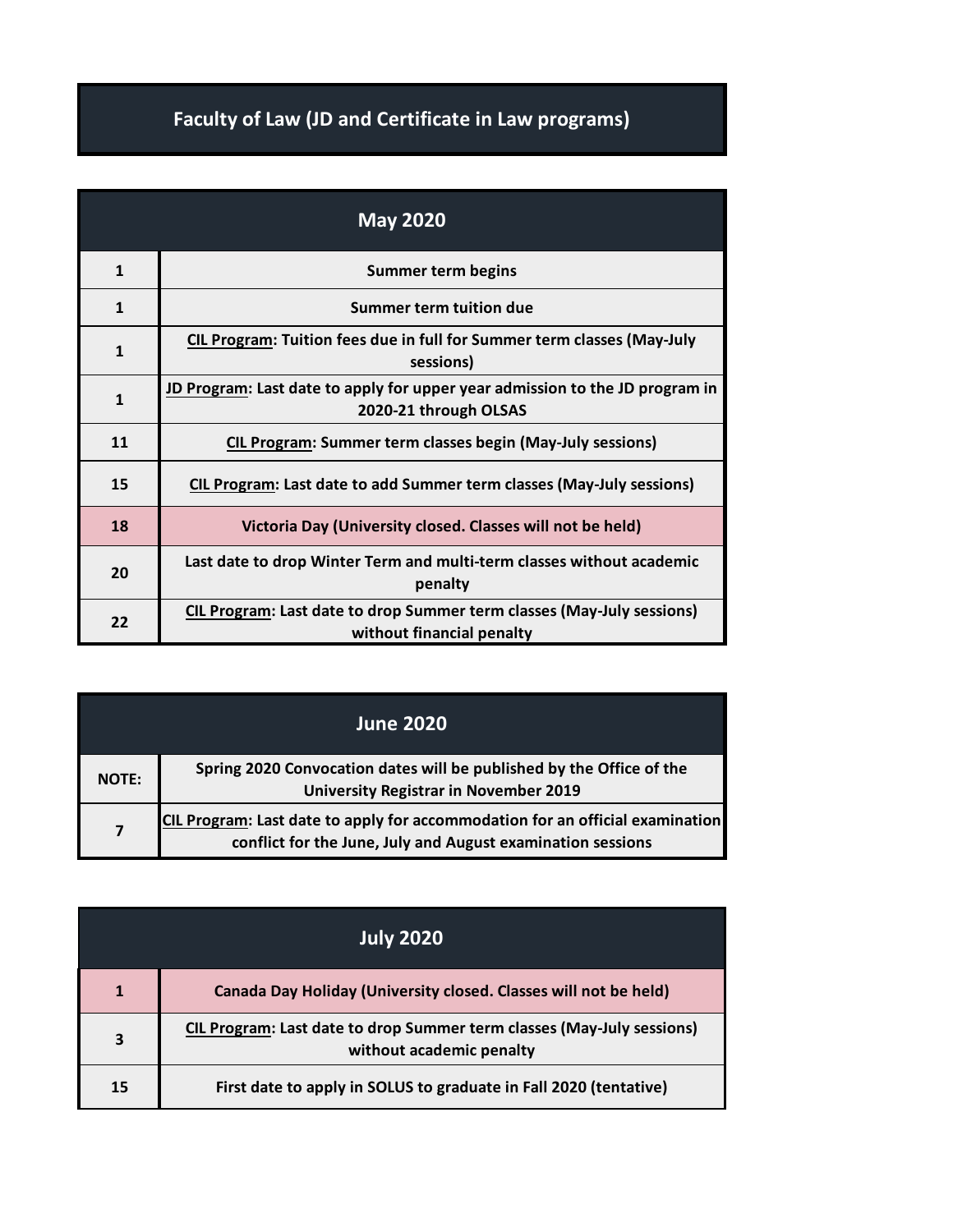| 13-17 | JD Program: Special and supplemental examination period for Winter 2020<br>term courses |
|-------|-----------------------------------------------------------------------------------------|
| 13-31 | Summer enrolment period for Fall and Winter terms (tentative)                           |
| 31    | <b>CIL Program: Summer term classes end (May-July session)</b>                          |

| August 2020 |                                                                                                                          |
|-------------|--------------------------------------------------------------------------------------------------------------------------|
| 1           | CIL Program: Refer to: http://www.queensu.ca/admission/programs/certificates<br>for deadlines for admission to Fall term |
| 3           | Civic Holiday (University closed. Classes will not be held)                                                              |
| $4 - 8$     | <b>CIL Program: Summer term examinations (May-July session)</b>                                                          |
| 25          | CIL Program: Time period to add/drop classes (Open Enrolment) begins<br>(tentative)                                      |
| 31          | Summer term ends                                                                                                         |

| September 2020 |                                                                                          |
|----------------|------------------------------------------------------------------------------------------|
| 1              | <b>Fall term begins</b>                                                                  |
| $\overline{7}$ | Labour Day (University closed. Classes will not be held)                                 |
| 8              | JD Program: Fall term classes begin                                                      |
| 10             | <b>CIL Program: Fall term classes begin</b>                                              |
| 21             | JD Program: Last date to add Fall term courses                                           |
| 21             | <b>CIL Program: Last date to add Fall term classes</b>                                   |
| 30             | Tuition fees due in full for Fall Term. Residence, UHIP and Student Activity<br>Fees due |

| October 2020                                    |
|-------------------------------------------------|
| JD Program: Last date to drop Fall term courses |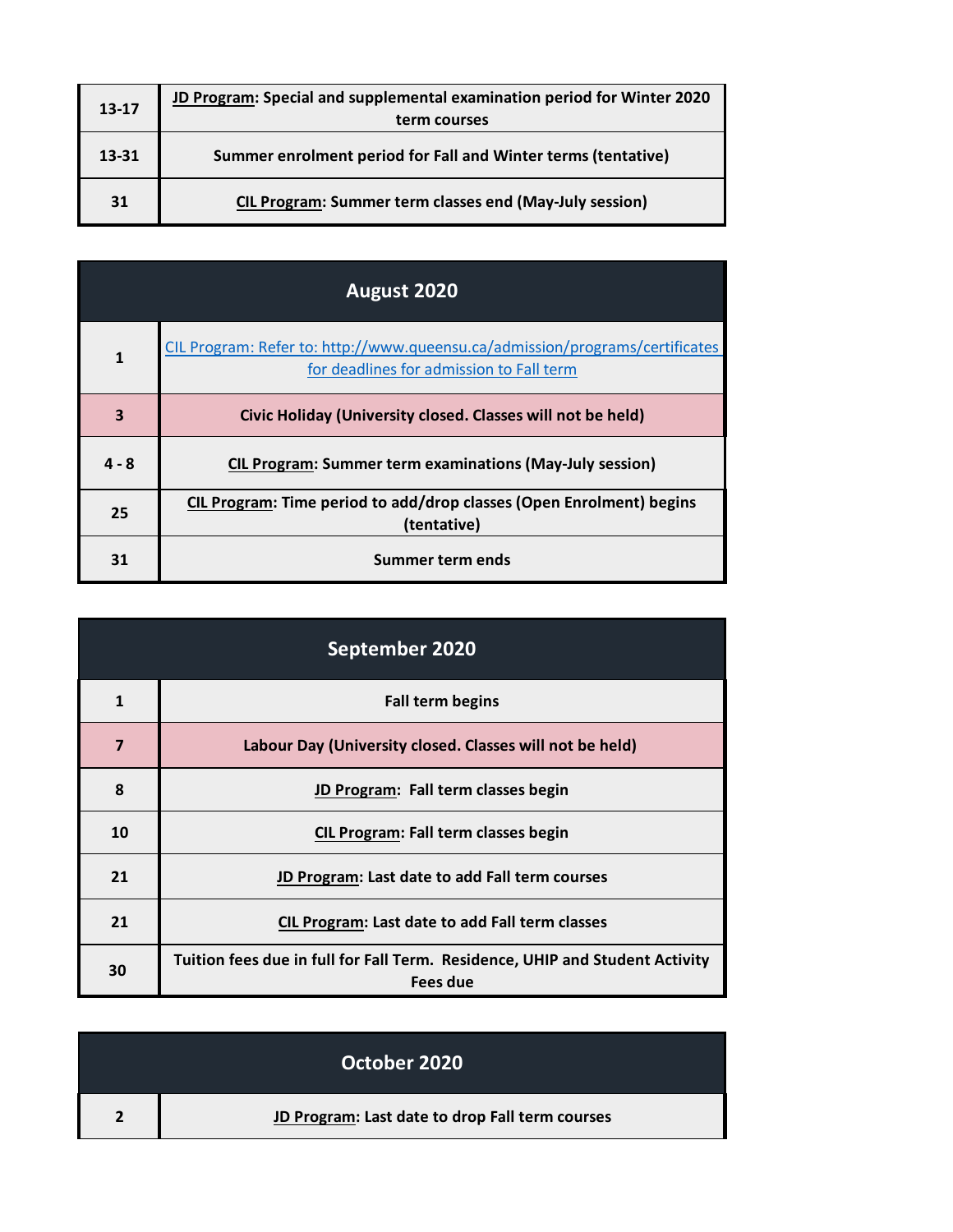| 12        | Thanksgiving Day (University closed. Classes will not be held)                                  |
|-----------|-------------------------------------------------------------------------------------------------|
| 15        | Last date to apply in SOLUS to graduate in Fall 2020 (tentative)                                |
| 16        | University Day (Queen's granted Royal Charter on October 16, 1841) - classes<br>held            |
| $26 - 30$ | <b>CIL Program: Fall term break</b>                                                             |
| 31        | JD Program: Deadline to apply for Fall Law scholarships and Queen's general<br><b>bursaries</b> |

|                | <b>November 2020</b>                                                                                                                                                                                                                                                                                                                            |
|----------------|-------------------------------------------------------------------------------------------------------------------------------------------------------------------------------------------------------------------------------------------------------------------------------------------------------------------------------------------------|
| <b>NOTE:</b>   | Fall 2020 Convocation dates will be published by the Office of the University<br>Registrar in June 2020                                                                                                                                                                                                                                         |
| $\mathbf{1}$   | JD Program: Last date to apply for admission to first year of the JD program in<br>2021-22 through OLSAS                                                                                                                                                                                                                                        |
| $\overline{2}$ | CIL Program: Last date to drop Fall term classes without financial penalty                                                                                                                                                                                                                                                                      |
| $2 - 6$        | JD Program: Fall Reading Week (JD Classes cancelled. Undergraduate<br>Certificate in Law classes continue)                                                                                                                                                                                                                                      |
| $\overline{2}$ | CIL Program: Last date to drop Fall term classes without academic penalty                                                                                                                                                                                                                                                                       |
| $\overline{7}$ | Deadline to obtain recommendations for disability-based accommodations<br>and short-term medical conditions form Accessibility Services. Deadline to<br>apply for relief from December exam conflicts and to obtain accommodations<br>for language-based or religious observance through the Exams Office of the<br><b>University Registrar</b> |
| 11             | Remembrance Day observed (classes cancelled 10:30 - 11:30 a.m.)                                                                                                                                                                                                                                                                                 |

| December 2020 |                                                                                                                            |
|---------------|----------------------------------------------------------------------------------------------------------------------------|
| 1             | CIL Program: Refer to: http://www.queensu.ca/admission/programs/certificates<br>for deadlines for admission to Winter term |
| 1             | First date to apply in SOLUS to graduate in Spring 2021 (tentative)                                                        |
| 4             | JD Program: Deadline to apply for priority admission to International Law<br>Programs at the BISC for Summer 2021 term     |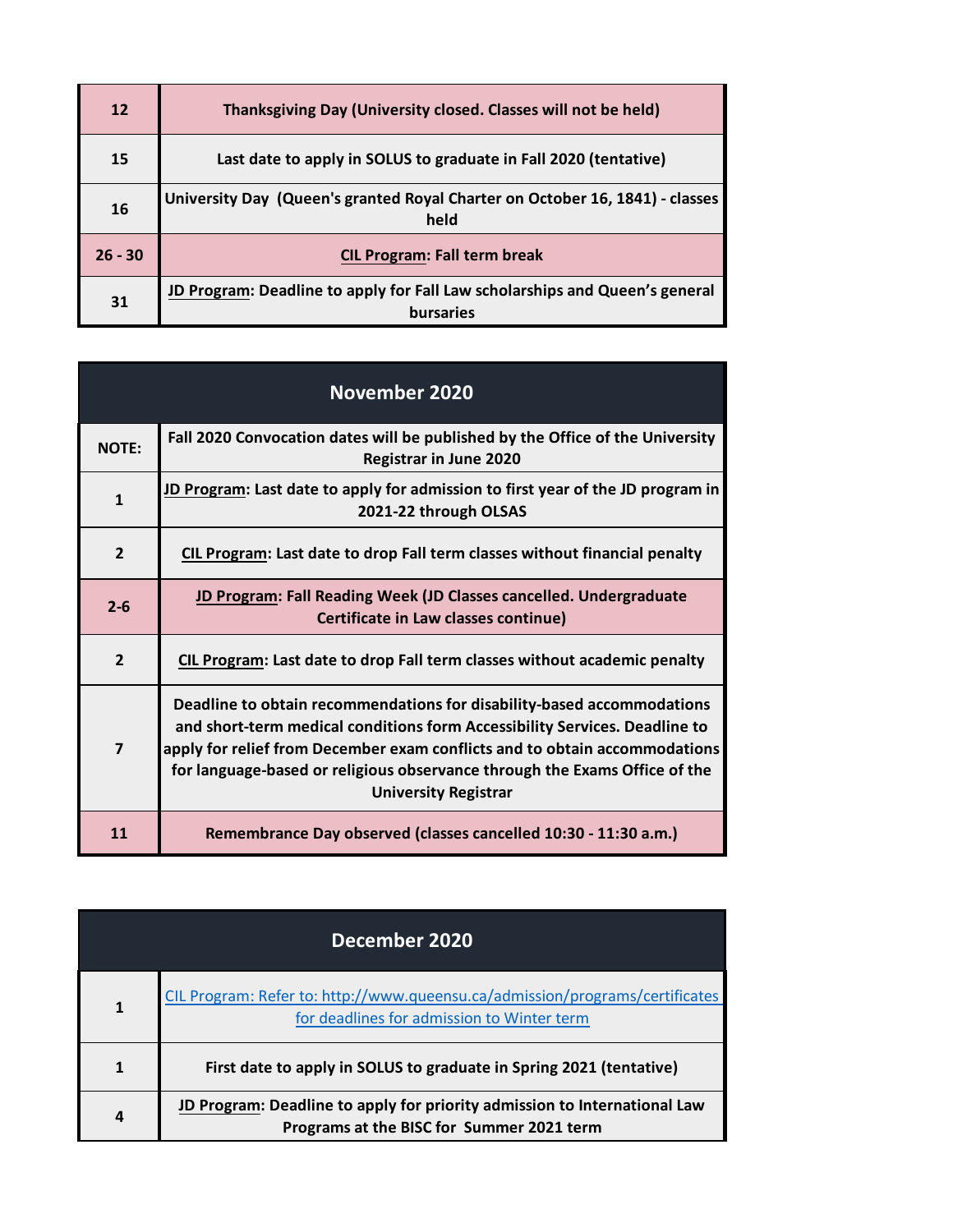| $8 - 9$         | Fall term pre-assessment study period                                                    |
|-----------------|------------------------------------------------------------------------------------------|
| $6\phantom{1}6$ | <b>Commemoration Day (examinations will not be held)</b>                                 |
|                 | <b>Fall term classes end</b>                                                             |
| $10 - 23$       | Final assessments in Fall Term classes and mid-year assessments in multi-term<br>classes |
| 31              | <b>Fall term ends</b>                                                                    |

| January 2021 |                                                                                                                                         |
|--------------|-----------------------------------------------------------------------------------------------------------------------------------------|
| $\mathbf{1}$ | Winter term begins                                                                                                                      |
| $\mathbf{1}$ | <b>New Year's Day (University closed)</b>                                                                                               |
| 10           | Tuition fees due in full for Winter Term classes - Exception: OSAP students                                                             |
| 11           | Winter term classes begin                                                                                                               |
| 15           | JD Program: Deadline to apply for an international exchange program<br>administered by the Faculty of Law for the 2021-22 academic year |
| 22           | Last date to add Winter term courses                                                                                                    |
| 22           | CIL Program: Last date to drop Winter term courses without financial penalty                                                            |
| 29           | JD Program: Last date to drop Winter term JD courses                                                                                    |

|        | <b>February 2021</b>                                                                               |
|--------|----------------------------------------------------------------------------------------------------|
| 1      | <b>CIL Program: Registration for Summer term courses begins</b>                                    |
| $8-12$ | JD Program: Special and supplemental examination period for Fall 2020<br>courses                   |
| 15     | Family Day (University closed. Classes will not be held)                                           |
| 16-19  | Reading Week (Classes will not be held)                                                            |
| 26     | JD Program: Last date to apply for a domestic or international letter of<br>permission for 2021-22 |

L,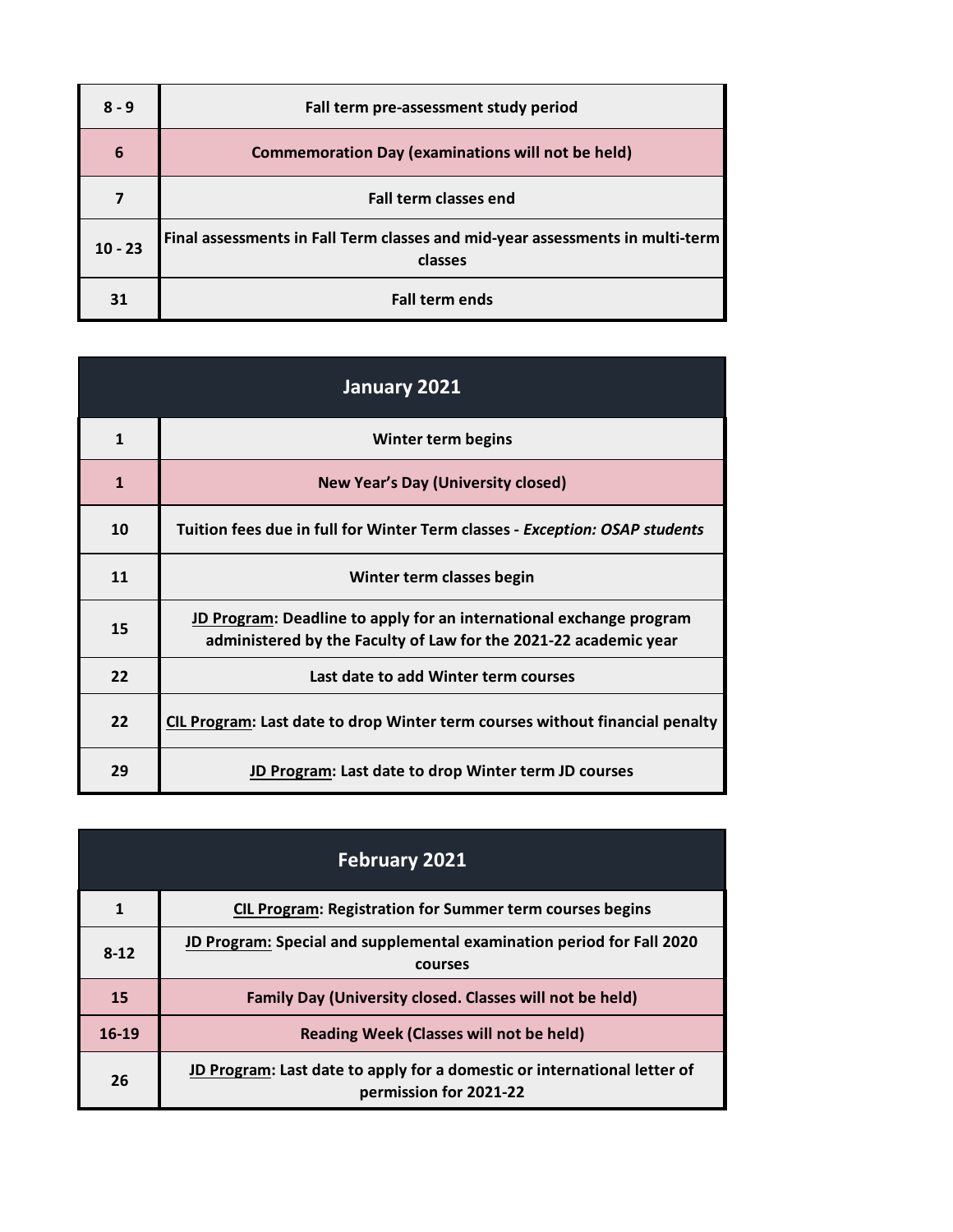| <b>March 2021</b>       |                                                                                                                                                                                                                                                                                                                                              |
|-------------------------|----------------------------------------------------------------------------------------------------------------------------------------------------------------------------------------------------------------------------------------------------------------------------------------------------------------------------------------------|
| 5                       | CIL Program: Last date to drop Winter term classes without academic penalty                                                                                                                                                                                                                                                                  |
| $\overline{\mathbf{z}}$ | Deadline to obtain recommendations for disability-based accommodations<br>and short-term medical conditions from Accessibility Services. Deadline to<br>apply for relief from April exam conflicts and to obtain accommodations for<br>language-based or religious observance through the Exams Office of the<br><b>University Registrar</b> |

| <b>April 2021</b> |                                                                                                                            |
|-------------------|----------------------------------------------------------------------------------------------------------------------------|
| $\mathbf{1}$      | CIL Program: Refer to: http://www.queensu.ca/admission/programs/certificates<br>for deadlines for admission to Summer term |
| $\overline{2}$    | Good Friday (University closed. Classes will not be held)                                                                  |
| 9                 | Winter term classes end                                                                                                    |
| $10 - 13$         | Winter term pre-examination study period                                                                                   |
| $14 - 30$         | Winter term examination period                                                                                             |
| 30                | Last date to apply in SOLUS to graduate in Spring 2021 (tentative)                                                         |
| 30                | Winter term ends                                                                                                           |

|              | <b>May 2021</b>                                                                                              |
|--------------|--------------------------------------------------------------------------------------------------------------|
| $\mathbf{1}$ | <b>JD Program:</b> Last date to apply for upper year admission to the JD program in<br>2021-22 through OLSAS |
| 1            | Summer term begins                                                                                           |
| 1            | Summer term tuition due                                                                                      |
| $\mathbf{1}$ | JD Program: Students in the International Law Programs arrive at the BISC                                    |
| 3            | JD Program: Spring term courses in the International Law Programs at the<br><b>BISC</b> begin                |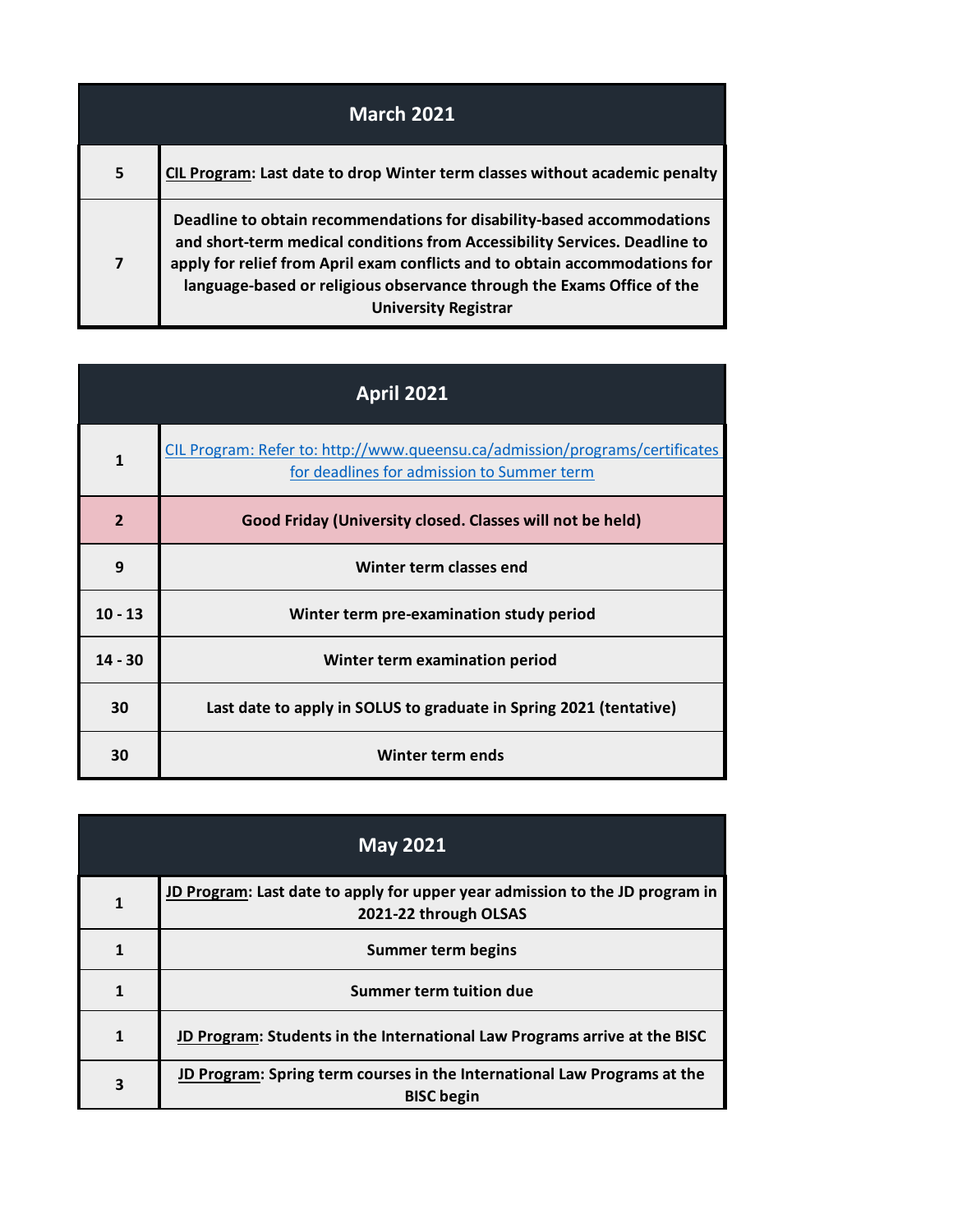| 7  | CIL Program: Last date to add Summer term courses (May-July session)                               |
|----|----------------------------------------------------------------------------------------------------|
| 10 | CIL Program: Summer term courses (May-July session) begin                                          |
| 21 | CIL Program: Last date to drop Summer term courses (May-July session)<br>without financial penalty |
| 24 | Victoria Day (University closed. Classes will not be held)                                         |

| <b>June 2021</b> |                                                                                                                                             |
|------------------|---------------------------------------------------------------------------------------------------------------------------------------------|
| <b>NOTE:</b>     | Spring 2021 Convocation dates will be determined in November 2020                                                                           |
| $\overline{7}$   | CIL Program: Last date to apply for accommodation for an offical examination<br>conflict for the June, July and August examination sessions |
| $7-11$           | JD Program: Field trips in the International Law Programs (to be confirmed)                                                                 |
| 18               | JD Program: Spring term classes in the International Law Programs at the BISC<br>end                                                        |
| $21 - 23$        | JD Programs: International Law Program examination period                                                                                   |
| 25               | JD Program: Departure of International Law Program students from the BISC                                                                   |

| <b>July 2021</b> |                                                                                                   |
|------------------|---------------------------------------------------------------------------------------------------|
| 1                | Canada Day (University closed. Classes will not be held)                                          |
| $\overline{2}$   | CIL Program: Last date to drop Summer term classes (May-July session)<br>without academic penalty |
| $12 - 16$        | JD Program: Special and supplemental examination period for Winter 2021<br>courses                |
| 15               | First date to apply in SOLUS to graduate in Fall 2021 (tentative)                                 |
| 30               | <b>CIL Program: Summer term classes end (May-July session)</b>                                    |

## **August 2021**